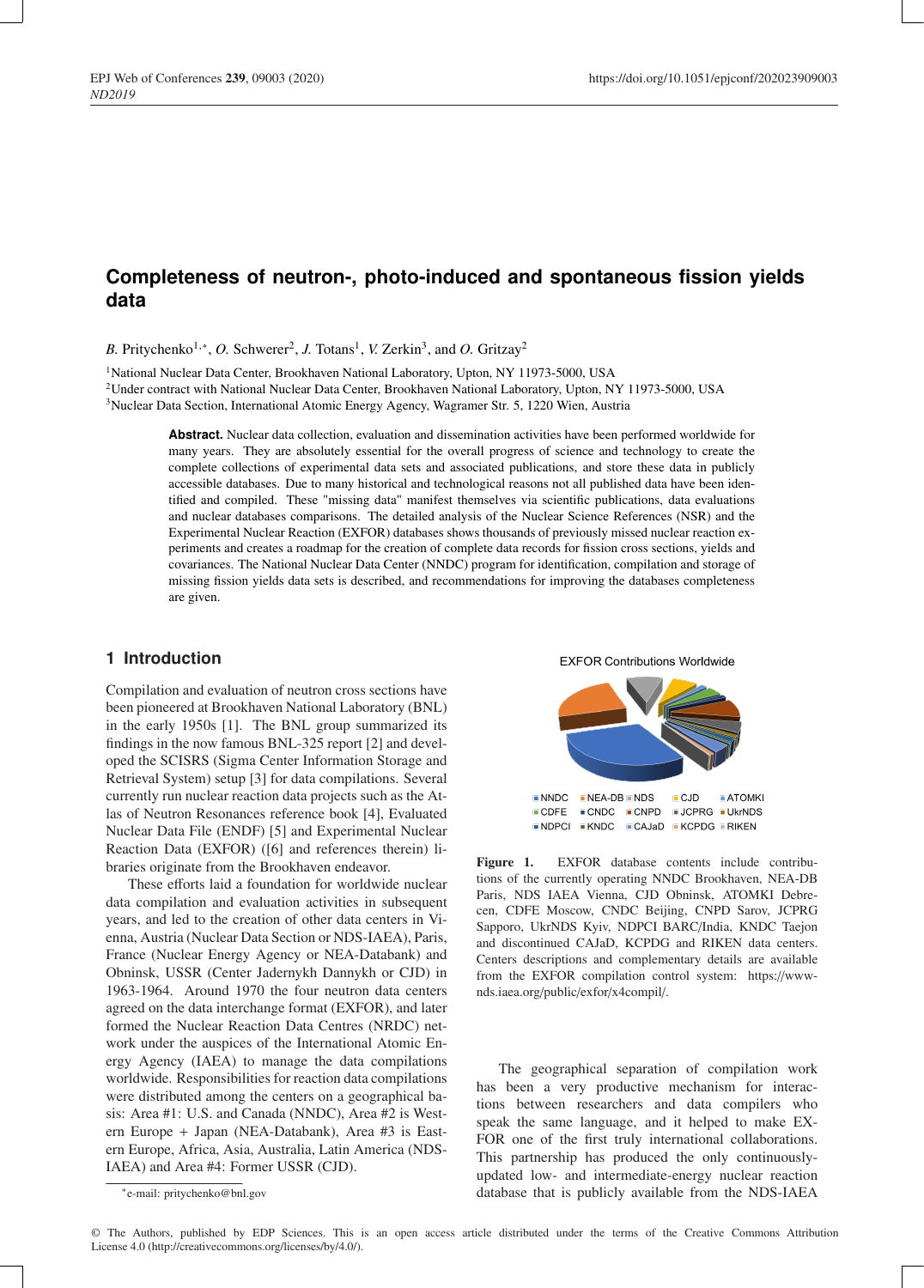or NNDC web sites: https://www-nds.iaea.org/exfor/ or https://www.nndc.bnl.gov/exfor/, respectively. Global contributions to the international EXFOR database are shown in Fig. 1. The Figure data show that NNDC (Area #1) has provided the largest individual contribution to the EXFOR library followed by NEA-Databank (Area #2), NDS-IAEA (Area #3) and others.

## **2 Missing Data**

The EXFOR library and its computer database are primary repositary of experimental neutron, charged-particle, and photonuclear reaction data compilations. The development of library contents was determined by historical and technological reasons. The Fig. 2 data show that the initial compilation scope was focused on neutron cross section data, and many important nuclear physics quantities such neutron fission yields, charged-particle and photonuclear reaction parameters were excluded from the compilation scope until 80s. In the early years, the data were either directly obtained from authors or extracted from tables. Unfortunately, due to short comings of computer technologies in the last century not all plotted data sets were recovered from the researchers and many publications were missed. This led to the situation when several important publications were unnoticed by the EXFOR compilers, and the "missing data" problem was created [6]. These missing in EXFOR references can be easily extracted from the NSR database, and their estimate is shown in Table 1. The large number of potentially missing charged-particle references is due to the EXFOR compilation scope restriction in the 70s. It is worth to notice that multiple publications that originate from the same experiment are grouped in EXFOR into single entry while NSR treats these references as separate entries. The NSR database is the best source for missing nuclear reaction references because Web search engines are not very prolific with old publications. However, it has a few limitations:

- NSR search is based on its keywords, and search brings no results when the reaction keywords are missing
- During the first twenty years of operation at the Oak Ridge National Laboratory (ORNL) NSR was mostly a nuclear structure database [8]

Table 1. Estimate of NSR nuclear reaction references that are missing in EXFOR as of December 2018.

| Projectile | # of References |
|------------|-----------------|
| n          | 1199            |
| p          | 5994            |
| d          | 2828            |
| t          | 522             |
| 3He        | 2167            |
| $\alpha$   | 3042            |
|            | 793             |
|            |                 |

Presently, compilation of nuclear data is a very broad activity that includes nuclear reaction, structure and bibliographic databases or EXFOR, eXperimental Unevaluated



Figure 2. EXFOR historic timeline shows evolution of the library data compilation scope over the years.

|                                      |                | Nationr Science References (1) 30                                                                                                                                                                    |                                                                                                                    |                                   |  |                                                                          |  |                                                         |  |  |                                                                                                                                         |  |         |  |            |                          |  |
|--------------------------------------|----------------|------------------------------------------------------------------------------------------------------------------------------------------------------------------------------------------------------|--------------------------------------------------------------------------------------------------------------------|-----------------------------------|--|--------------------------------------------------------------------------|--|---------------------------------------------------------|--|--|-----------------------------------------------------------------------------------------------------------------------------------------|--|---------|--|------------|--------------------------|--|
| $\sim$                               | 奋              | C & https://www.nndc.bnl.govinsnitro-                                                                                                                                                                |                                                                                                                    |                                   |  | 日 … 日 ☆                                                                  |  |                                                         |  |  | $+$ nm $+$ m $x$                                                                                                                        |  |         |  |            |                          |  |
|                                      |                | National Nuclear Data Center                                                                                                                                                                         |                                                                                                                    |                                   |  |                                                                          |  |                                                         |  |  | <b>RROOKHAVEN</b>                                                                                                                       |  |         |  |            |                          |  |
|                                      |                | MOO DEMANNE VLOIR, INSRIEVANCHE ENSOF IMBO I ENDE I CSISRS I SIGMI                                                                                                                                   |                                                                                                                    |                                   |  |                                                                          |  |                                                         |  |  |                                                                                                                                         |  |         |  |            |                          |  |
|                                      |                |                                                                                                                                                                                                      | Nuclear Science References (NSR)<br>NSR Reference Paper NJM A 640, 213 (2011)<br>Database version of June 25, 2019 |                                   |  |                                                                          |  |                                                         |  |  |                                                                                                                                         |  |         |  |            |                          |  |
|                                      |                | The MSR database is a bibliography of nuclear physics articles, in<br>research. Over 80 tournals are checked on a requier basis for arti-                                                            |                                                                                                                    | $\bullet$ $\bullet$ $\bullet$     |  |                                                                          |  | A Nuclear Science References (1) X                      |  |  |                                                                                                                                         |  |         |  |            |                          |  |
|                                      |                | database schema and Web applications have undergone some ret $(\leftarrow) \rightarrow$ Cf $\circledast$                                                                                             |                                                                                                                    |                                   |  |                                                                          |  | C & https://www.nndc.bel.gov/nsr/inci                   |  |  |                                                                                                                                         |  | 日 … 日 ☆ |  | $+$ mm $+$ |                          |  |
|                                      | Text Search    | Indexed Search                                                                                                                                                                                       |                                                                                                                    |                                   |  |                                                                          |  | <b>Notional Nuclear Data Center</b>                     |  |  |                                                                                                                                         |  |         |  |            | <b><i>RROOKHAVEN</i></b> |  |
| Initialization Decembers             |                |                                                                                                                                                                                                      |                                                                                                                    |                                   |  |                                                                          |  |                                                         |  |  | NNOC Disabased: NLOet 1 NSR 1 XLNDL 1 ENSOF 1 NSRD 1 ENDF 1 CSESRS 1 Sigma                                                              |  |         |  |            |                          |  |
| Publication year range: 1896 to 2019 |                |                                                                                                                                                                                                      |                                                                                                                    |                                   |  | <b>NSR Query Results</b>                                                 |  |                                                         |  |  |                                                                                                                                         |  |         |  |            |                          |  |
| Primary only; New Alt;               |                | Require measured quantity.<br>Output year order: C Ascending C Descending<br>Output format: CHITML C BibTies C Text C Keynum C Eachani<br>C Search all entries C Search entries added since 6 8 / 26 |                                                                                                                    | Primary and secondary references. |  | Publication year range : 1896 to 2019<br>Experimental quantity required. |  |                                                         |  |  |                                                                                                                                         |  |         |  |            |                          |  |
| <b>Search Personators</b>            |                |                                                                                                                                                                                                      |                                                                                                                    |                                   |  | Output year order : Descending                                           |  |                                                         |  |  |                                                                                                                                         |  |         |  |            |                          |  |
| - Tarmet<br>AND.                     | <b>B</b> PANA  |                                                                                                                                                                                                      | hrough.                                                                                                            | Format : Normal                   |  |                                                                          |  |                                                         |  |  |                                                                                                                                         |  |         |  |            |                          |  |
| - Incident                           | Rв             |                                                                                                                                                                                                      | brawse.                                                                                                            |                                   |  | NSR database version of June 25, 2019.                                   |  |                                                         |  |  |                                                                                                                                         |  |         |  |            |                          |  |
| AND.<br>- Measured                   | <b>B</b> YELDS |                                                                                                                                                                                                      | brease                                                                                                             |                                   |  |                                                                          |  |                                                         |  |  | Indexed quantity search: Target+233U AND Incident+N AND Measured+Y35LDS                                                                 |  |         |  |            |                          |  |
| Search.                              | Ornat          |                                                                                                                                                                                                      |                                                                                                                    |                                   |  |                                                                          |  | Found 101 matches. Showing 1 to 100. [Nort]             |  |  |                                                                                                                                         |  |         |  |            |                          |  |
|                                      |                | Instructions: Choose a category from the drop-down boxes on the left, and he                                                                                                                         |                                                                                                                    | Back to cuery form                |  |                                                                          |  |                                                         |  |  |                                                                                                                                         |  |         |  |            |                          |  |
|                                      |                | alowed values. For more information, see the help page.                                                                                                                                              |                                                                                                                    |                                   |  |                                                                          |  | 20053E04 Eur.Phys.3, A.24, 379 (2005)                   |  |  | F.Jesinger, Yu.N.Kopatch, H.Mutterer, F.Gonnenwein, A.M.Gagarski, J.V.Xalben, V.Mesvizhevsky, G.A.Petrov, W.H.Trzaska, H .-             |  |         |  |            |                          |  |
|                                      |                |                                                                                                                                                                                                      |                                                                                                                    | 3 Wellandsche                     |  |                                                                          |  |                                                         |  |  |                                                                                                                                         |  |         |  |            |                          |  |
|                                      |                |                                                                                                                                                                                                      |                                                                                                                    |                                   |  |                                                                          |  |                                                         |  |  | New experimental shalles on the pusheroury Socion of 233, 235 UVA-, f) and 257 (Waft                                                    |  |         |  |            |                          |  |
|                                      |                |                                                                                                                                                                                                      |                                                                                                                    | fasion mechanism features.        |  |                                                                          |  |                                                         |  |  | RADIOACTIVITY <sup>252</sup> CIISF); measured Eq. light charged particle vields, spectra, coincidences from quaternary fission; deduced |  |         |  |            |                          |  |
|                                      |                |                                                                                                                                                                                                      |                                                                                                                    |                                   |  |                                                                          |  | quaternary fission; deduced fission mechanism features. |  |  | NUCLEAR REACTIONS 233,235 U(r, F), E=thermal; measured Eo, light charged particle yields, spectra, coincidences from                    |  |         |  |            |                          |  |
|                                      |                |                                                                                                                                                                                                      |                                                                                                                    | format.                           |  | 640 10.1140 (enla 12005-10026-2)                                         |  |                                                         |  |  | Data from this article have been entered in the EXPOR database. For more information, access X4 dataset22925. Access publication in FDF |  |         |  |            |                          |  |
|                                      |                |                                                                                                                                                                                                      |                                                                                                                    |                                   |  |                                                                          |  |                                                         |  |  |                                                                                                                                         |  |         |  |            |                          |  |

Figure 3. Results of NSR library, https://www.nndc.bnl.gov/nsr, indexed search for the missing in EXFOR  $^{233}$ U(n,F) fission yields data. The following search parameters 233U, N and yields were used for target, incident and measured indexed quantities, respectively.

Nuclear Data List (XUNDL) [7] and Nuclear Science References (NSR) [8], respectively. These databases contain extensive records of nuclear science measurements and are completely based on modern computer technologies. It represents an interest to explore them for fission yields and create complete data records.

In this contribution we would explore the EXFOR and NSR databases as of February of 2018 for missing data. They contained 22294 and 229594 nuclear reaction and bibliographical data entries, respectively. The data search was conducted using the NSR Web Interface (https://www.nndc.bnl.gov/nsr/) that is integrated with the EXFOR database. The NSR database was queried for missing references using the NSR indexed and text searches as shown in Fig.3. The searches for missing neutron-induced (NFY), photo-induced (PFY) and spontaneous fissions (SFY) yields data included measured and deduced quantities to accommodate different NSR compilation styles that changed over the years.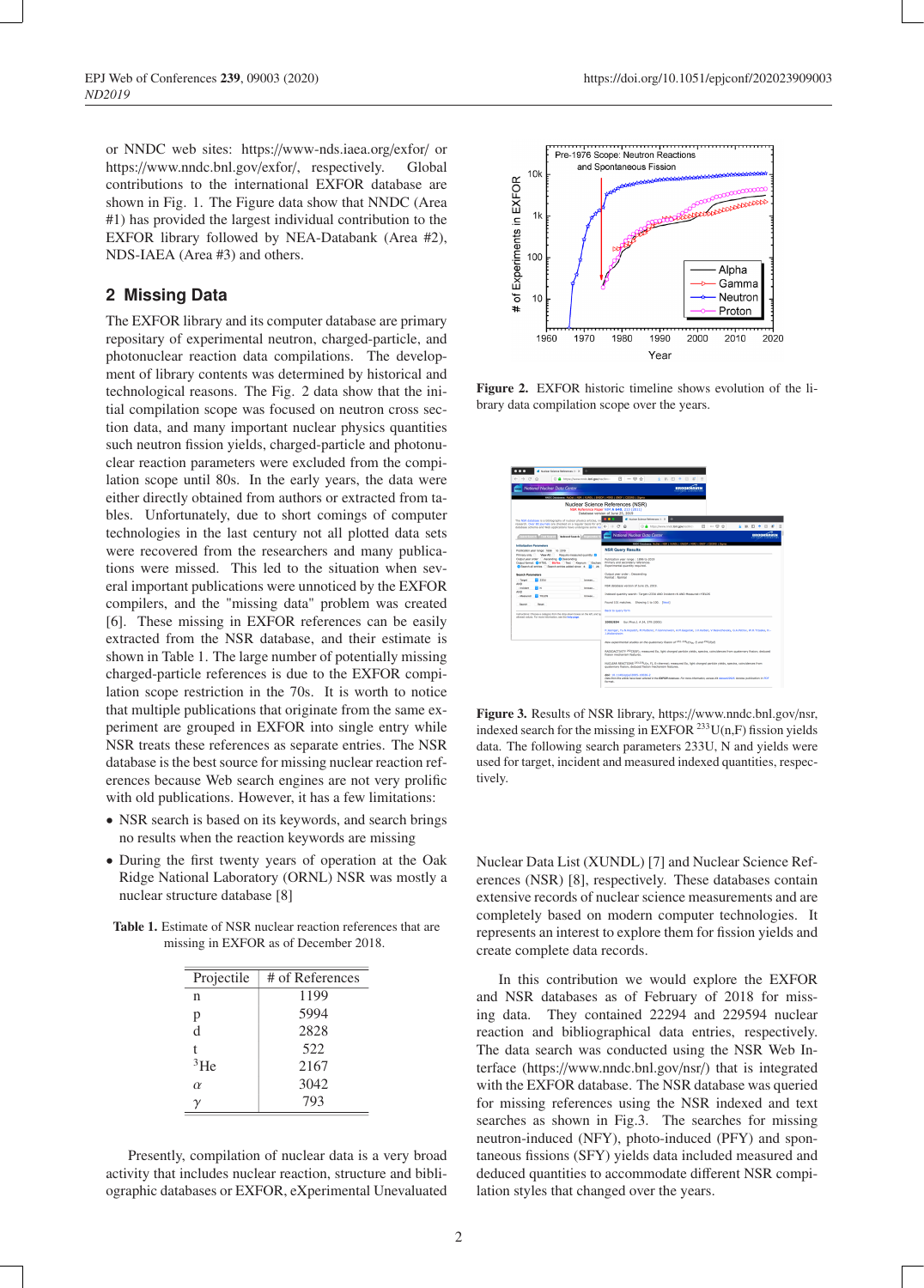#### **3 Analysis of Fission Yields**

The analysis of EXFOR database contents for neutroninduced, spontaneous and photo-induced fission yields showed that it includes 817 experiments, 1611 reactions and 2992 data sets. The Nuclear Science References database has been created as a nuclear structure and decay bibliographical database in 1960, and it may contain many complementary fission yield references. The initial analysis of the NSR database for missing EXFOR data produced 384 neutron-induced, 142 spontaneous and 126 photo-induced fission yields references as shown in Fig. 4; 540 fission yields PDF files were identified and added to the joint EXFOR-NSR PDF database during the analysis.

The completeness check of the EXFOR database against the NSR bibliography for experimental fission product yield data has been described in the NRDC memo CP-C/469 [9], and it consisted of several steps. First, an NSR retrieval for references on fission product yields was made, and references obviously already compiled in EX-FOR were excluded, including articles which appear in EXFOR as secondary references to a certain experimental work. Then, references were excluded which do not contain original experimental information, such as evaluations or when fission yield data from the literature were used to obtain other data. It was found that many of the remaining references, though not yet appearing in EXFOR, do belong to existing EXFOR entries, e.g. conference papers or progress reports containing preliminary data. For such references, addition to an existing entry as secondary reference was initiated; in some cases, where an abstract does not contain any information of interest to the users, it is sufficient to keep the reference on record for the data centers without adding it to EXFOR. To assess whether or not an article refers to a work already compiled in EXFOR, the existing EXFOR entries within a time window of  $\pm 4$ years were checked for similar data measured by the same authors at the same laboratory. After this procedure, for the remaining "new" articles the NSR-style bibliographic information (journal titles, laboratory report codes, conference paper identification) was converted to conform to EXFOR coding rules, and the resulting list was summarized in three NRDC memos [10–12] and distributed to the NRDC centers for action. The analysis of missing data in Tables 1 - 2 shows that the NSR estimate is reasonable. The accurate accounting for missing info on B, C, N, O, F and Ne projectiles, spontaneous fission and the different NSR database scope and keywording style at ORNL would raise the projected size of the EXFOR library from the current ∼22,000 to approximately ∼40,000 experimental works.

In order to estimate the volume of work, the pilot fission yields project was conducted at the National Nuclear Data Center in 2018. The project scope included compilation of 15 new and revision of 18 existing EXFOR fission yield compilations. The compilation time for new and revised entries was 180 and 90 hours, respectively. Several rules for the compilation of fission yields, spallation reactions and beta-shielded nuclei were re-examined during this exercise, and it helped to clarify the possible chal-



Figure 4. Initial results for geographical distribution of missing neutron-induced, photo-induced and spontaneous fission yields.

lenges of future work. These findings have been used to estimate the workload for the Area #1 fission yields compilations [10–12] that are now in progress, and first data entries have been submitted to the EXFOR database in Spring 2019. The advanced EXFOR editor [13] is used in this work, and the expected time of completion for the Area #1 compilations is Fall 2020 while work in other compilation centers may progress at a slower pace.

Table 2. Final results for missing neutron-induced (NFY), photo-induced (PFY) and spontaneous (SFY) fission data sets. Data are taken from the NRDC memos [10–12].

| Area/Yields | <b>NFY</b> | <b>PFY</b> | <b>SFY</b> |
|-------------|------------|------------|------------|
| #1          | 33         | 8          | 35         |
| #2          | 124        | 32         | 28         |
| #3          | 26         |            | 12         |
| #4          | 49         | 40         | 25         |
| Total       | 232        | 87         | 100        |

Previously, the issue of completeness of the EXFOR fission yields data was raised in the IAEA coordinated research project [14], and the NRDC network worked on database improvements. Presently, the IAEA is conducting a bibliographical check of England and Rider eval-